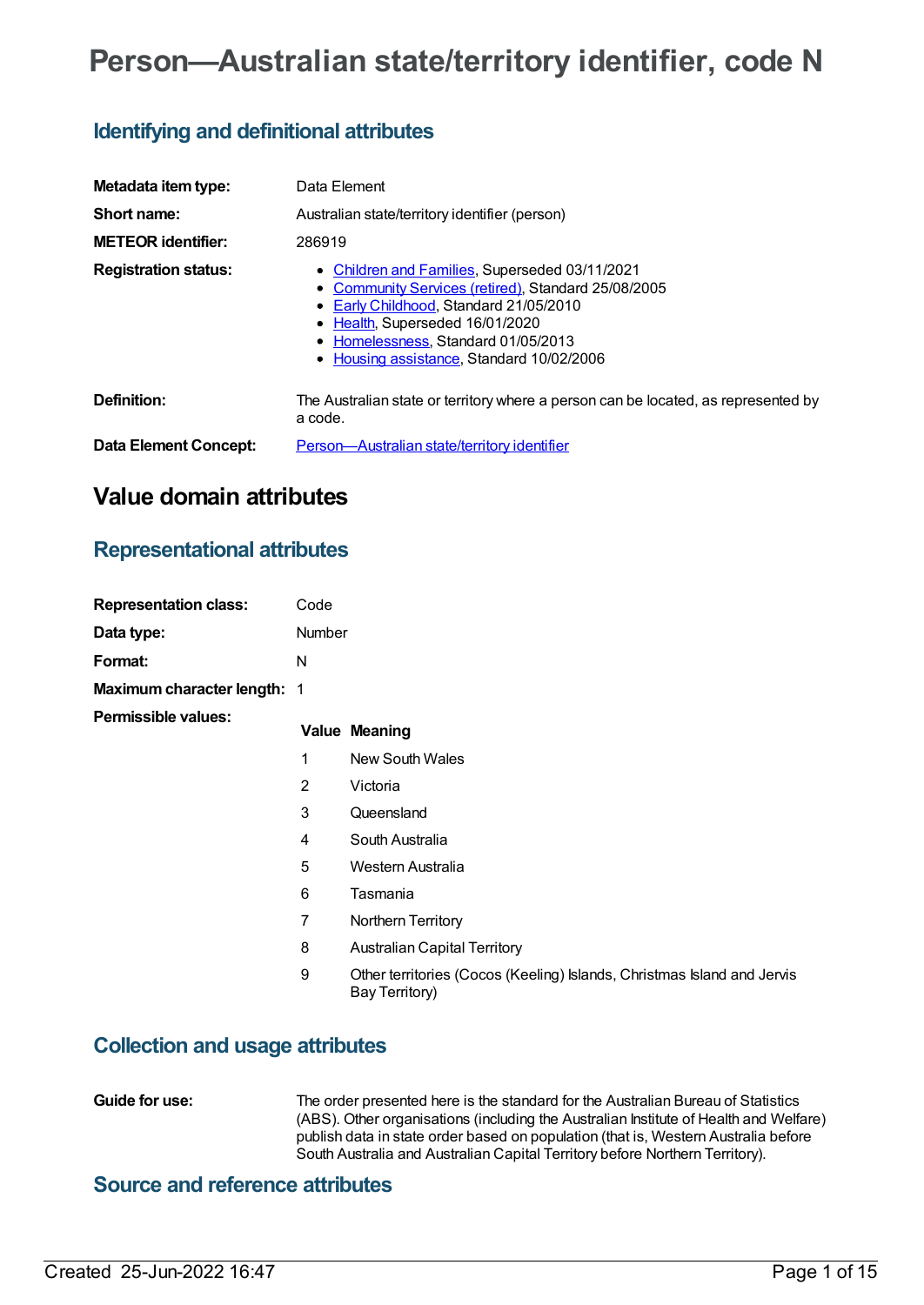## **Data element attributes**

## **Collection and usage attributes**

**Collection methods:** Irrespective of how the information is coded, conversion of the codes to the ABS standard must be possible.

## **Source and reference attributes**

| Origin:                     | Australian Bureau of Statistics 2004. Australian Standard Geographical<br>Classification (ASGC) (Cat No. 1216.0). Viewed 13 October 2005. |
|-----------------------------|-------------------------------------------------------------------------------------------------------------------------------------------|
| <b>Reference documents:</b> | AS4846 Health Care Provider Identification, 2004, Sydney: Standards Australia                                                             |
|                             | AS5017 Health Care Client Identification, 2004, Sydney: Standards Australia                                                               |
|                             | In AS4846 and AS5017 alternative codes are presented. Refer to the current<br>standard for more details.                                  |

## **Relational attributes**

| <b>Related metadata</b><br>references:                      | See also Person (address)—Australian postcode, code (Postcode datafile)<br>{NNNN}                                                                                                                                            |  |
|-------------------------------------------------------------|------------------------------------------------------------------------------------------------------------------------------------------------------------------------------------------------------------------------------|--|
|                                                             | • Community Services (retired), Superseded 06/02/2012<br>• Early Childhood, Superseded 09/03/2012<br>• Health, Superseded 07/12/2011<br>• Homelessness, Superseded 30/05/2013<br>• Housing assistance, Superseded 30/05/2013 |  |
|                                                             | Has been superseded by Person-Australian state/territory identifier, code N                                                                                                                                                  |  |
|                                                             | • Children and Families, Standard 03/11/2021<br>• Health, Standard 16/01/2020<br>• Youth Justice, Standard 15/02/2022                                                                                                        |  |
| <b>Implementation in Data Set</b><br><b>Specifications:</b> | <b>Early Childhood Education and Care: Unit Record Level NMDS 2010Early</b><br>Childhood, Superseded 07/06/2011                                                                                                              |  |
|                                                             | Implementation start date: 01/07/2010                                                                                                                                                                                        |  |
|                                                             | <b>Early Childhood Education and Care: Unit Record Level NMDS 2011Early</b><br>Childhood, Superseded 09/03/2012                                                                                                              |  |
|                                                             | Implementation start date: 01/07/2011                                                                                                                                                                                        |  |
|                                                             | <b>DSS</b> specific information:                                                                                                                                                                                             |  |
|                                                             | Should be reported for the usual residence of the child's parent or guardian.                                                                                                                                                |  |
|                                                             | Early Childhood Education and Care: Unit Record Level NMDS 2012Early<br>Childhood, Superseded 08/04/2013                                                                                                                     |  |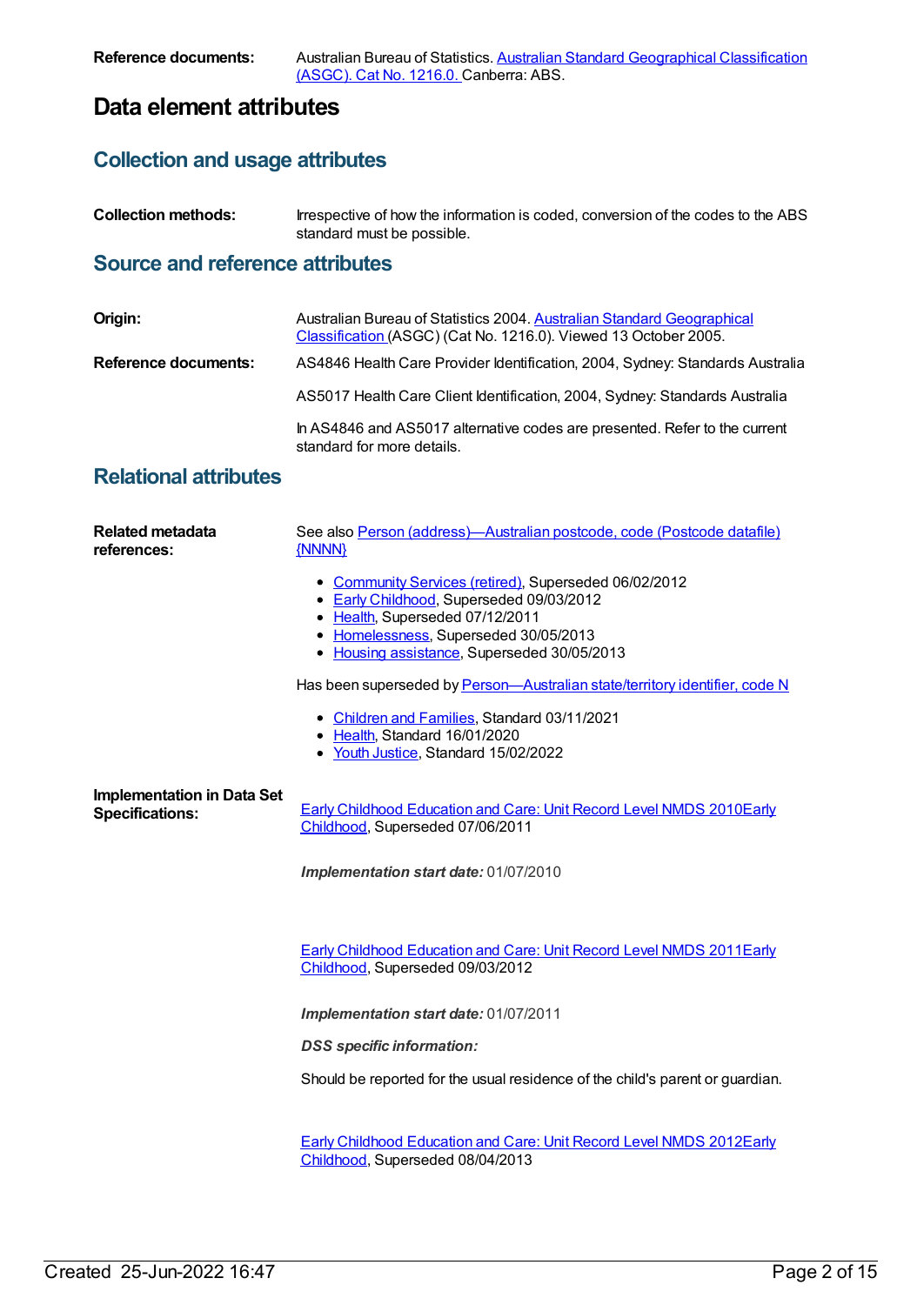*DSS specific information:*

Should be reported for the usual residence of the child's parent or guardian.

Early Childhood [Education](https://meteor.aihw.gov.au/content/494147) and Care: Unit Record Level NMDS 2013Early Childhood, [Superseded](https://meteor.aihw.gov.au/RegistrationAuthority/13) 28/05/2014

*Implementation start date:* 01/07/2013

*DSS specific information:*

Should be reported for the usual residence of the child's parent or guardian.

Early Childhood [Education](https://meteor.aihw.gov.au/content/555380) and Care: Unit Record Level NMDS 2014Early Childhood, [Superseded](https://meteor.aihw.gov.au/RegistrationAuthority/13) 01/06/2015

*Implementation start date:* 01/07/2014

*DSS specific information:*

Should be reported for the usual residence of the child's parent or guardian.

Early Childhood [Education](https://meteor.aihw.gov.au/content/602247) and Care: Unit Record Level NMDS 2015Early Childhood, [Superseded](https://meteor.aihw.gov.au/RegistrationAuthority/13) 24/07/2018

*Implementation start date:* 01/07/2015

*DSS specific information:*

Should be reported for the usual residence of the child's parent or guardian.

Early Childhood [Education](https://meteor.aihw.gov.au/content/686022) and Care: Unit Record Level NMDS 2016Early Childhood, [Superseded](https://meteor.aihw.gov.au/RegistrationAuthority/13) 24/07/2018

*Implementation start date:* 01/07/2016

*Implementation end date:* 30/06/2017

*DSS specific information:*

Should be reported for the usual residence of the child's parent or guardian.

Early Childhood [Education](https://meteor.aihw.gov.au/content/686135) and Care: Unit Record Level NMDS 2017Early Childhood, [Superseded](https://meteor.aihw.gov.au/RegistrationAuthority/13) 24/07/2018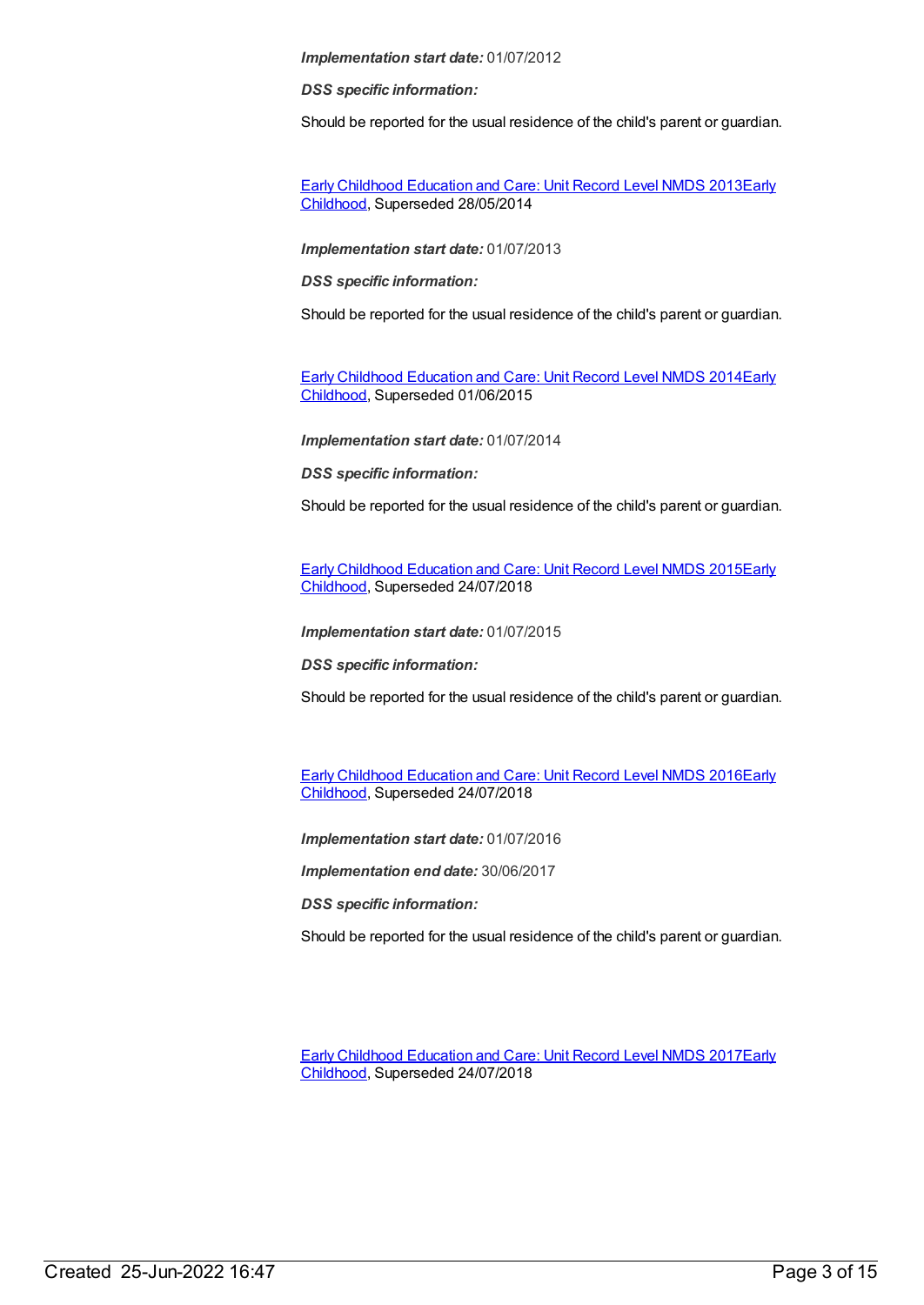*Implementation end date:* 30/06/2018

*DSS specific information:*

Should be reported for the usual residence of the child's parent or guardian.

Early Childhood [Education](https://meteor.aihw.gov.au/content/686221) and Care: Unit Record Level NMDS 2018Early Childhood, [Superseded](https://meteor.aihw.gov.au/RegistrationAuthority/13) 02/12/2020

*Implementation start date:* 01/07/2018

*DSS specific information:*

Should be reported for the usual residence of the child's parent or guardian.

Early Childhood [Education](https://meteor.aihw.gov.au/RegistrationAuthority/13) and Care: Unit Record Level NMDS 2019Early Childhood, Superseded 02/12/2020

*Implementation start date:* 01/07/2019

*DSS specific information:*

Should be reported for the usual residence of the child's parent or guardian.

Early Childhood [Education](https://meteor.aihw.gov.au/content/731168) and Care: Unit Record Level NMDS 2020Early Childhood, [Superseded](https://meteor.aihw.gov.au/RegistrationAuthority/13) 25/10/2021

*Implementation start date:* 01/07/2020

*DSS specific information:*

Should be reported for the usual residence of the child's parent or guardian.

Early Childhood [Education](https://meteor.aihw.gov.au/RegistrationAuthority/13) and Care: Unit Record Level NMDS 2021Early Childhood, Standard 25/10/2021

*Implementation start date:* 01/07/2021

*DSS specific information:*

Should be reported for the usual residence of the child's parent or guardian.

Health care client [identification](https://meteor.aihw.gov.au/content/288765) DSS[Health,](https://meteor.aihw.gov.au/RegistrationAuthority/12) Superseded 03/12/2008

Health care client [identification](https://meteor.aihw.gov.au/content/374201) DSS[Health,](https://meteor.aihw.gov.au/RegistrationAuthority/12) Retired 20/03/2013

Health care provider [identification](https://meteor.aihw.gov.au/content/289061) DSS[Health](https://meteor.aihw.gov.au/RegistrationAuthority/12), Superseded 04/07/2007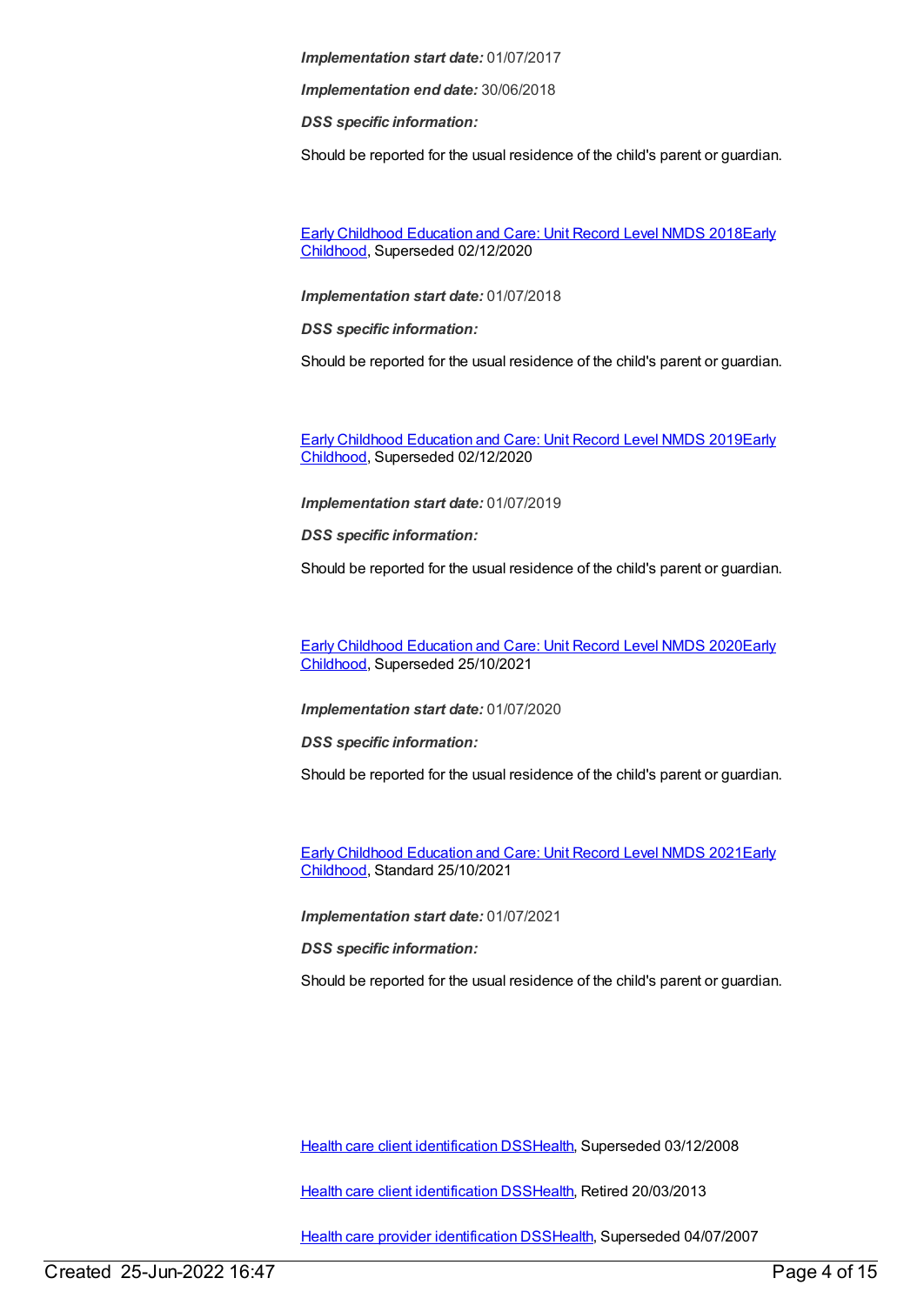#### Health care provider [identification](https://meteor.aihw.gov.au/content/356020) DSS[Health](https://meteor.aihw.gov.au/RegistrationAuthority/12), Superseded 03/12/2008

Health care provider [identification](https://meteor.aihw.gov.au/content/374199) DSS[Health](https://meteor.aihw.gov.au/RegistrationAuthority/12), Retired 20/03/2013

[Juvenile](https://meteor.aihw.gov.au/content/512358) Justice Order file cluste[rCommunity](https://meteor.aihw.gov.au/RegistrationAuthority/1) Services (retired), Not progressed 23/01/2018 Youth [Justice](https://meteor.aihw.gov.au/RegistrationAuthority/4), Recorded 23/05/2022

*DSS specific information:*

This item is collected for the young person's last known home address before entering youth justice supervision.

#### **Guide for Use**

Leave the field blank if:

- the last known home address is unknown
- the last known home address is outside Australia
- the young person had no fixed address.

National Bowel Cancer [Screening](https://meteor.aihw.gov.au/content/529201) Program NBEDS 2014-1[8Health](https://meteor.aihw.gov.au/RegistrationAuthority/12), Superseded 06/09/2018

*Implementation start date:* 01/07/2014

*Implementation end date:* 30/06/2018

*DSS specific information:*

This is the state in which the person lives.

National Bowel Cancer [Screening](https://meteor.aihw.gov.au/content/694107) Program NBEDS 2018–1[9Health](https://meteor.aihw.gov.au/RegistrationAuthority/12), Superseded 12/12/2018

*Implementation start date:* 01/07/2018

*Implementation end date:* 30/06/2019

*DSS specific information:*

This is the state in which the person lives.

National Bowel Cancer [Screening](https://meteor.aihw.gov.au/content/707481) Program NBEDS 2019–2[0Health](https://meteor.aihw.gov.au/RegistrationAuthority/12), Superseded 16/01/2020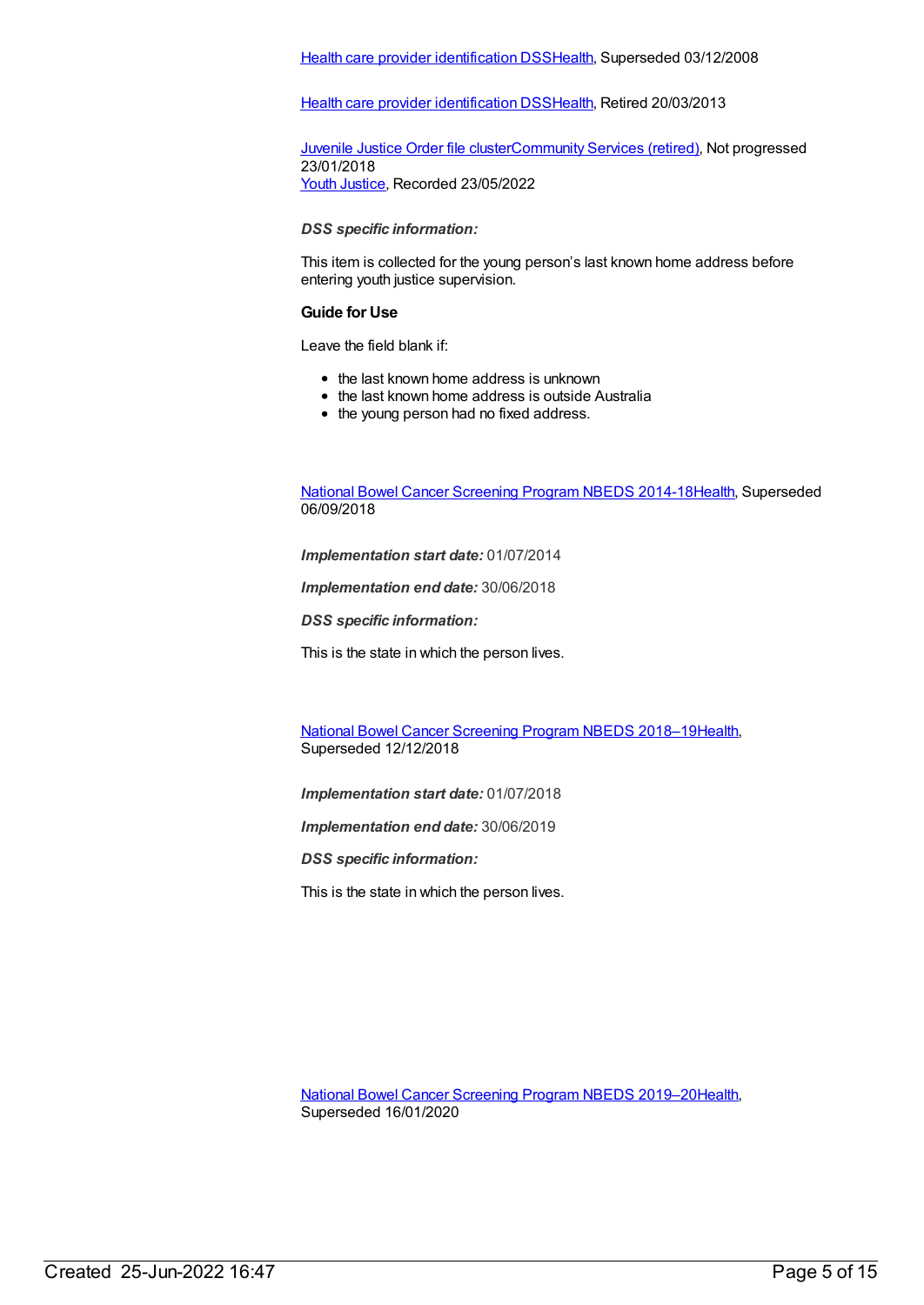*Implementation end date:* 30/06/2020

*DSS specific information:*

This is the state in which the person lives.

Notifications, investigations, and [substantiations](https://meteor.aihw.gov.au/RegistrationAuthority/17) (NIS) file clusterChildren and Families, Superseded 22/11/2016 [Community](https://meteor.aihw.gov.au/RegistrationAuthority/1) Services (retired), Candidate 09/10/2014

*Implementation start date:* 01/07/2011

*Implementation end date:* 30/06/2013

*DSS specific information:*

The state/territory of the child's usual place of residence at the time of the notification.

Notifications, investigations, and [substantiations](https://meteor.aihw.gov.au/RegistrationAuthority/17) (NIS) file clusterChildren and Families, Superseded 22/11/2016

*Implementation start date:* 01/07/2012

*Implementation end date:* 30/06/2014

*DSS specific information:*

The state/territory of the child's usual place of residence at the time of the notification.

For children residing outside Australia record 99 'Not stated/inadequately described'.

Notifications, investigations, and [substantiations](https://meteor.aihw.gov.au/RegistrationAuthority/17) (NIS) file clusterChildren and Families, Superseded 22/11/2016

*Implementation start date:* 01/07/2013

*Implementation end date:* 30/06/2015

*DSS specific information:*

The state/territory of the child's usual place of residence at the time of the notification.

For children residing outside Australia record 99 'Not stated/inadequately described'.

Notifications, investigations, and [substantiations](https://meteor.aihw.gov.au/RegistrationAuthority/17) (NIS) file clusterChildren and Families, Superseded 20/04/2018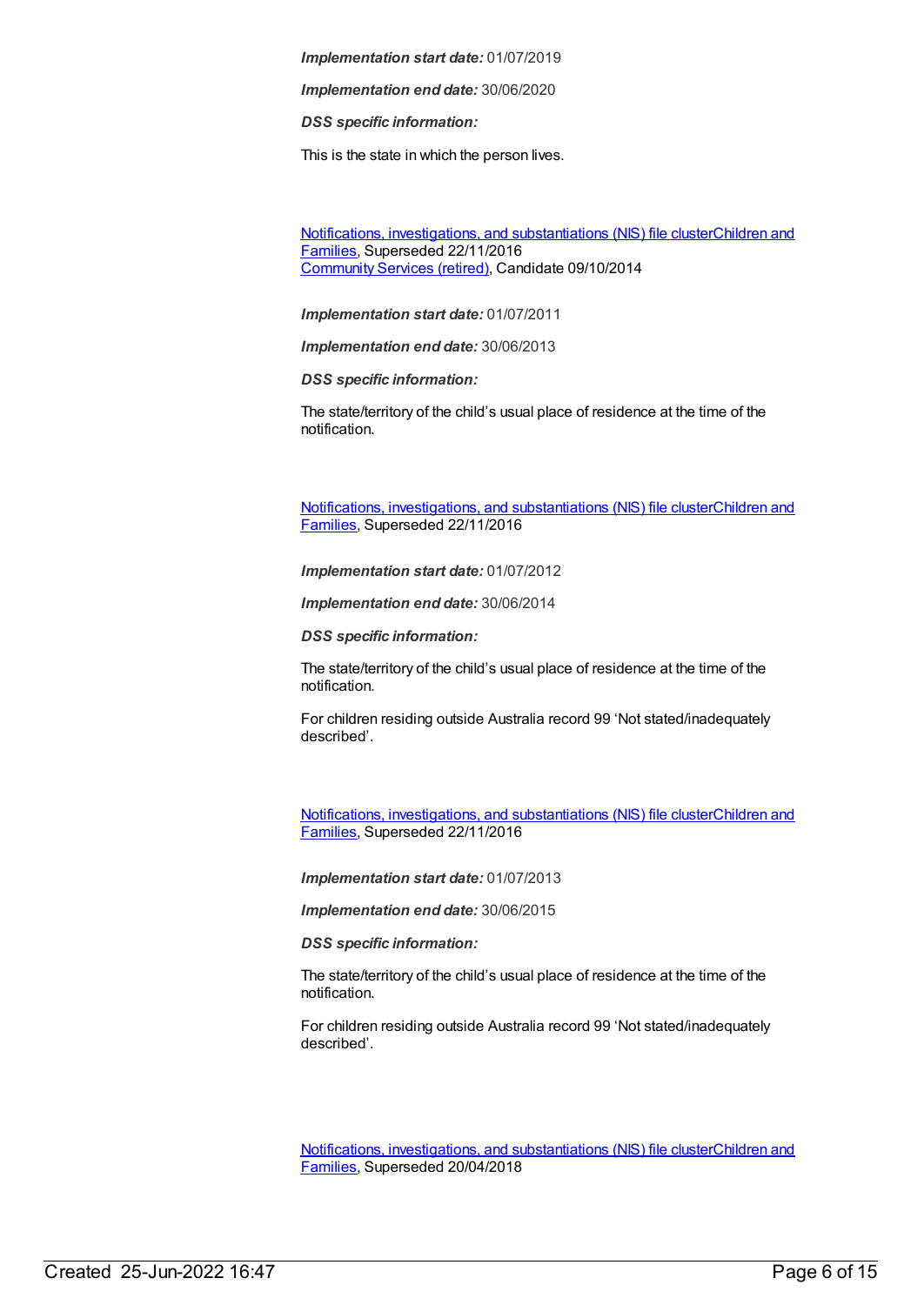*Implementation end date:* 30/06/2016

*DSS specific information:*

The state/territory of the child's usual place of residence at the time of the notification.

For children residing outside Australia record 99 'Not stated/inadequately described'.

Notifications, investigations, and [substantiations](https://meteor.aihw.gov.au/RegistrationAuthority/17) (NIS) file clusterChildren and Families, Superseded 20/01/2021

*Implementation start date:* 01/07/2015

*Implementation end date:* 30/06/2017

*DSS specific information:*

The state/territory of the child's usual place of residence at the time of the notification.

For children residing outside Australia record 99 'Not stated/inadequately described'.

Notifications, investigations, and [substantiations](https://meteor.aihw.gov.au/RegistrationAuthority/17) (NIS) file clusterChildren and Families, Superseded 03/11/2021

#### *DSS specific information:*

The state/territory of the child's usual place of residence at the time of the notification.

For children residing outside Australia record 99 'Not stated/inadequately described'.

Person (housing [assistance\)](https://meteor.aihw.gov.au/content/459133) clusterHousing [assistance](https://meteor.aihw.gov.au/RegistrationAuthority/11), Superseded 30/08/2017

*DSS specific information:*

Code 9 'Other territories (Cocos (Keeling) Islands, Christmas Island and Jervis Bay Territory)' is not collected in the Person (Public rental housing and SOMIH) cluster.

Person (housing [assistance\)](https://meteor.aihw.gov.au/content/605260) clusterHousing [assistance](https://meteor.aihw.gov.au/RegistrationAuthority/11), Superseded 30/08/2017

*DSS specific information:*

Code 9 'Other territories (Cocos (Keeling) Islands, Christmas Island and Jervis Bay Territory)' is not used by this data set.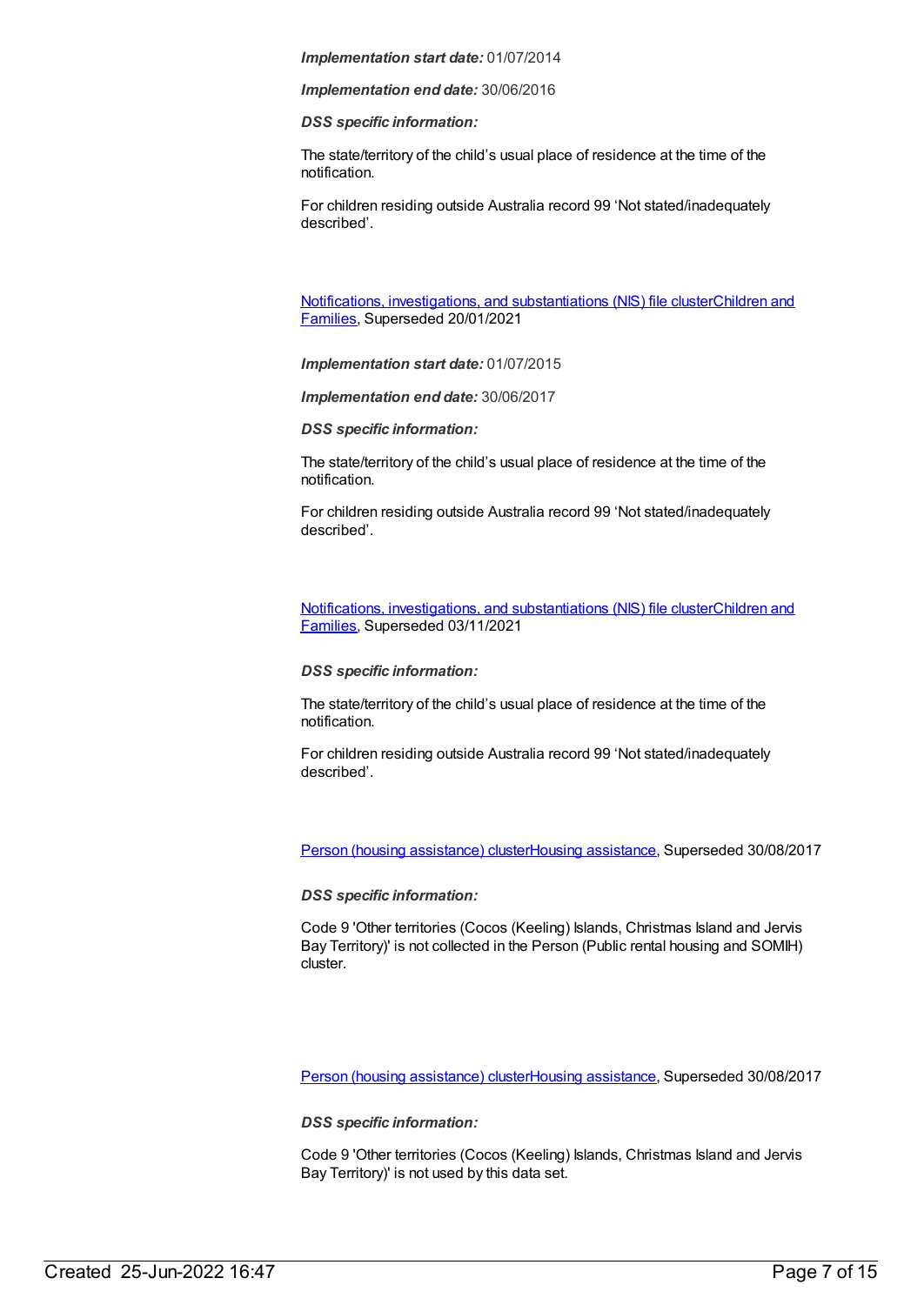### Person (housing [assistance\)](https://meteor.aihw.gov.au/content/687113) clusterHousing [assistance](https://meteor.aihw.gov.au/RegistrationAuthority/11), Standard 19/12/2017

*DSS specific information:*

Code 9 'Other territories (Cocos (Keeling) Islands, Christmas Island and Jervis Bay Territory)' is not used by this data set.

Person (housing [assistance\)](https://meteor.aihw.gov.au/content/635954) clusterHousing [assistance](https://meteor.aihw.gov.au/RegistrationAuthority/11), Superseded 19/12/2017

*DSS specific information:*

Code 9 'Other territories (Cocos (Keeling) Islands, Christmas Island and Jervis Bay Territory)' is not used by this data set.

Person file cluster [\(Mainstream](https://meteor.aihw.gov.au/content/463082) community housing)Housing [assistance](https://meteor.aihw.gov.au/RegistrationAuthority/11), Superseded 01/05/2013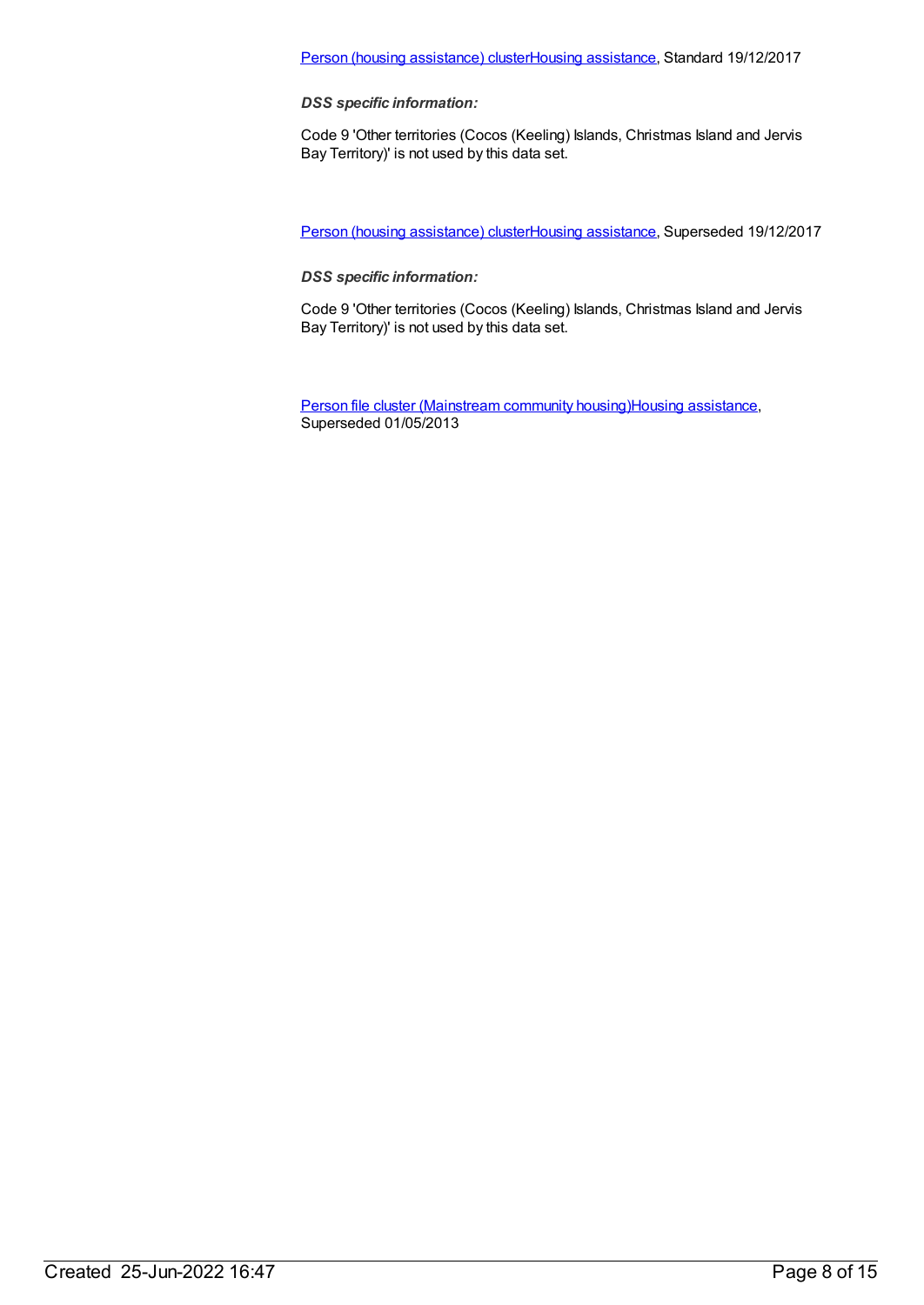#### *DSS specific information:*

In the Community Housing 2009-10 collection the person state/territory identifier is recorded using the following abbreviations, as opposed to the full name used in this data element. The mapping table below indicates the relationship between the standard data element and the Community Housing collection's recorded values.

| <b>METeOR Value   METeor Label</b> |                                      | <b>CHO Recorded Value</b> |
|------------------------------------|--------------------------------------|---------------------------|
| 1                                  | New South Wales                      | <b>NSW</b>                |
| 2                                  | Victoria                             | Vic                       |
| 3                                  | Queensland                           | Qld                       |
| 4                                  | Western Australia                    | WA                        |
| 5                                  | South Australia                      | <b>SA</b>                 |
| 6                                  | Tasmania                             | Tas                       |
| 7                                  | <b>Australian Capital Territory</b>  | <b>ACT</b>                |
| 8                                  | Northern Territory                   | NT                        |
| 9                                  | Other territories (Cocos (Keeling)   | -                         |
|                                    | Islands, Christmas Island and Jervis |                           |
|                                    | Bay Territory)                       |                           |

Person file cluster [\(Mainstream](https://meteor.aihw.gov.au/content/480125) community housing)Housing [assistance](https://meteor.aihw.gov.au/RegistrationAuthority/11), Superseded 30/08/2017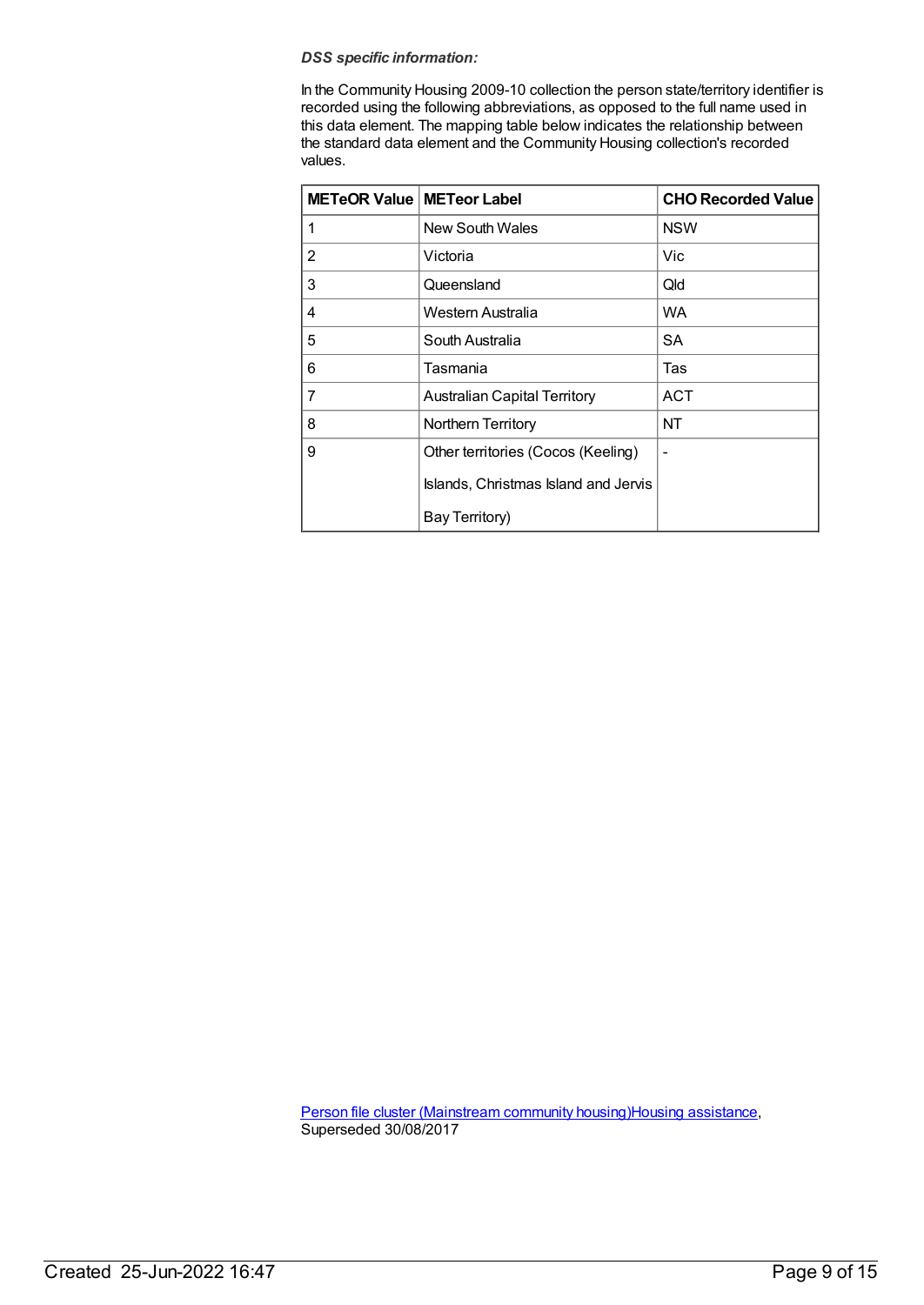#### *DSS specific information:*

This DSS uses abbreviated state and territory names (e.g. NSW, Vic etc.), rather than code values. It does not collect Code 9 'Other territories (Cocos (Keeling) Islands, Christmas Island and Jervis Bay Territory)'.

Person file cluster [\(Mainstream](https://meteor.aihw.gov.au/content/605348) community housing)Housing [assistance](https://meteor.aihw.gov.au/RegistrationAuthority/11), Standard 30/08/2017

#### *DSS specific information:*

This DSS uses abbreviated state and territory names (e.g. NSW, Vic etc.), rather than code values. It does not collect Code 9 'Other territories (Cocos (Keeling) Islands, Christmas Island and Jervis Bay Territory)'.

Person income (housing [assistance\)](https://meteor.aihw.gov.au/content/459899) clusterHousing [assistance](https://meteor.aihw.gov.au/RegistrationAuthority/11), Superseded 01/05/2013

#### *DSS specific information:*

Note: Code 9 'Other territories (Cocos (Keeling) Islands, Christmas Island and Jervis Bay Territory)' is not collected in the Person income (Public rental housing and SOMIH) cluster.

Person income (housing [assistance\)](https://meteor.aihw.gov.au/content/478940) clusterHousing [assistance](https://meteor.aihw.gov.au/RegistrationAuthority/11), Superseded 30/08/2017

#### *DSS specific information:*

Note: Code 9 'Other territories (Cocos (Keeling) Islands, Christmas Island and Jervis Bay Territory)' is not collected in the Person income (Public rental housing and SOMIH) cluster.

Person income (housing [assistance\)](https://meteor.aihw.gov.au/content/605275) clusterHousing [assistance](https://meteor.aihw.gov.au/RegistrationAuthority/11), Standard 30/08/2017

#### *DSS specific information:*

Code 9 'Other territories (Cocos (Keeling) Islands, Christmas Island and Jervis Bay Territory)' is not used by this data set.

Public dental waiting times DSS [2012-13](https://meteor.aihw.gov.au/content/424019)[Health](https://meteor.aihw.gov.au/RegistrationAuthority/12), Superseded 09/11/2012

*Implementation start date:* 01/07/2012

*Implementation end date:* 30/06/2013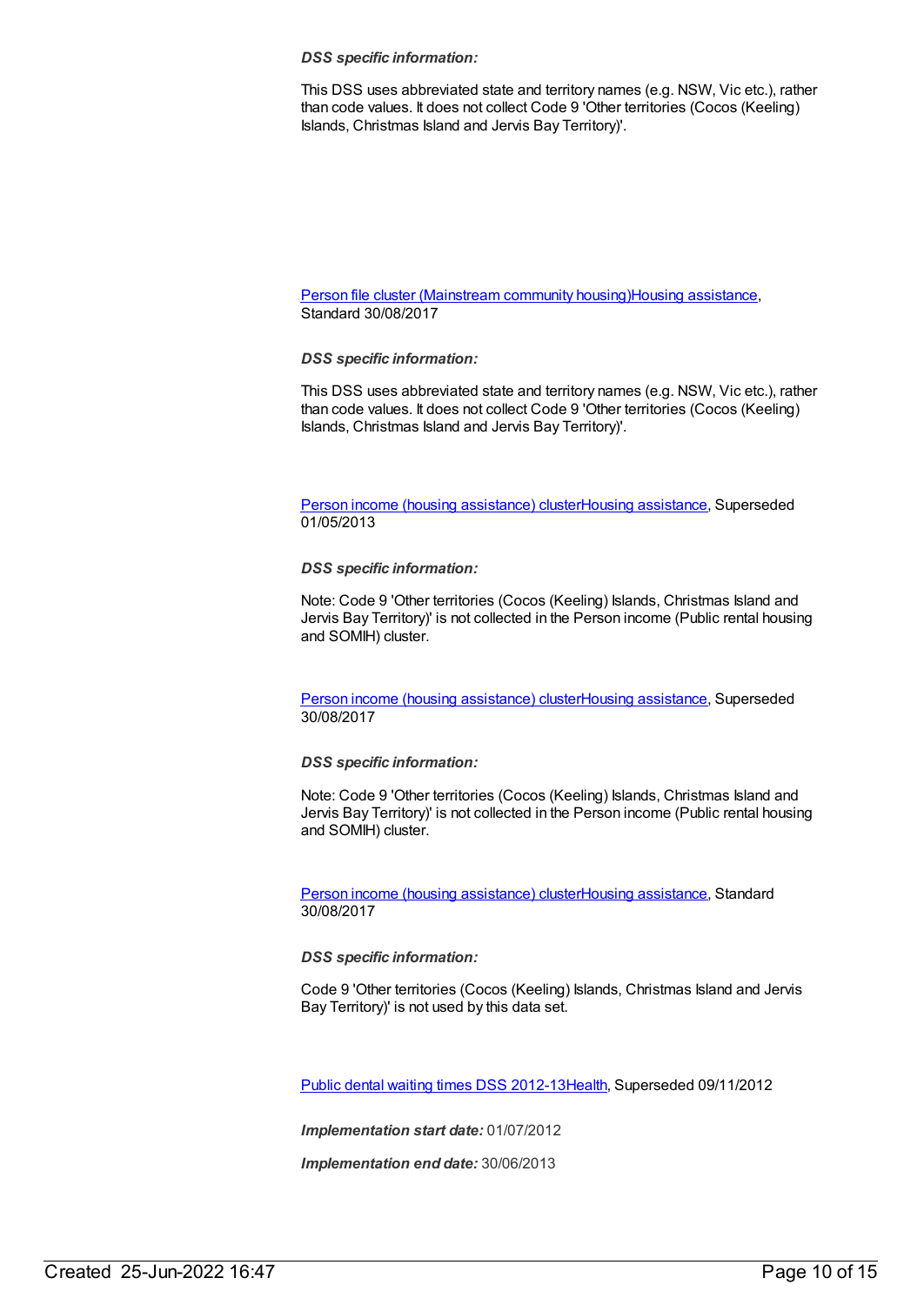*Implementation end date:* 30/06/2018

Public dental [waiting](https://meteor.aihw.gov.au/content/686200) times NMDS 2018-ACT Health [\(retired\)](https://meteor.aihw.gov.au/RegistrationAuthority/9), Candidate 08/08/2018 [Health](https://meteor.aihw.gov.au/RegistrationAuthority/12), Standard 25/01/2018

*Implementation start date:* 01/07/2018

SAAP Client [Collection](https://meteor.aihw.gov.au/content/339019) National Minimum Data Se[tCommunity](https://meteor.aihw.gov.au/RegistrationAuthority/1) Services (retired), Retired 01/07/2011

#### *DSS specific information:*

In the SAAP NMDS, the state or territory location of the client's last home is recorded. This is defined as the location where the client last lived in a home in which they were safe, for which they had security of tenure, and that was adequate in terms of the amenities or resources necessary for living.

Specialist [Homelessness](https://meteor.aihw.gov.au/content/398238) Services NMDS 201[1Homelessness](https://meteor.aihw.gov.au/RegistrationAuthority/14), Superseded 01/05/2013 Housing [assistance](https://meteor.aihw.gov.au/RegistrationAuthority/11), Superseded 01/05/2013

#### *Implementation start date:* 01/07/2011

#### *DSS specific information:*

In the Specialist Homelessness Services NMDS, this data element is reported twice, for:

- where the person lived one week before the first service contact (the Service episode—episode start date, DDMMYYYY); and
- where the person lived the last time they had a permanent place to live.

Specialist [Homelessness](https://meteor.aihw.gov.au/content/508954) Services NMDS 2012-1[3Homelessness](https://meteor.aihw.gov.au/RegistrationAuthority/14), Superseded 01/05/2013 Housing [assistance](https://meteor.aihw.gov.au/RegistrationAuthority/11), Superseded 01/05/2013

*Implementation start date:* 01/07/2012

*Implementation end date:* 30/06/2013

*DSS specific information:*

In the Specialist Homelessness Services NMDS, this data element is reported twice, for:

- where the person lived one week before the first service contact (the Service episode—episode start date, DDMMYYYY); and
- where the person lived the last time they had a permanent place to live.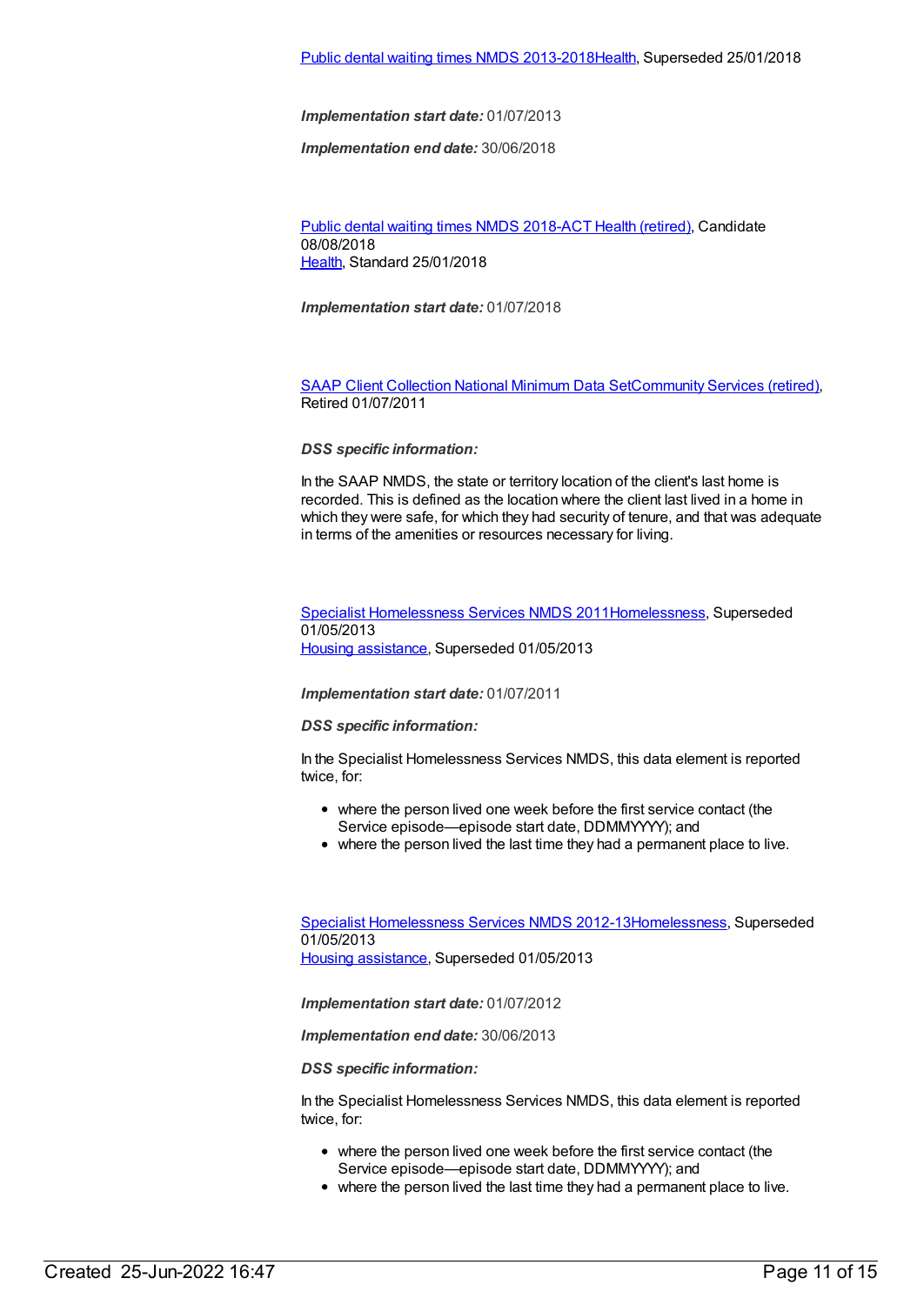#### Specialist [Homelessness](https://meteor.aihw.gov.au/content/505626) Services NMDS 2013-1[4Homelessness](https://meteor.aihw.gov.au/RegistrationAuthority/14), Superseded 26/08/2014 Housing [assistance](https://meteor.aihw.gov.au/RegistrationAuthority/11), Superseded 26/08/2014

*Implementation start date:* 01/07/2013

*Implementation end date:* 30/06/2014

*Conditional obligation:*

In the Specialist Homelessness Services NMDS, this item is only asked of clients.

*DSS specific information:*

In the Specialist Homelessness Services NMDS, this data element is reported twice, for:

- where the person lived one week before the first service contact (the Service episode—episode start date, DDMMYYYY)
- where the person lived the last time they had a permanent place to live.

Specialist [Homelessness](https://meteor.aihw.gov.au/content/581255) Services NMDS 2014-1[5Homelessness](https://meteor.aihw.gov.au/RegistrationAuthority/14), Superseded 24/11/2016 Housing [assistance](https://meteor.aihw.gov.au/RegistrationAuthority/11), Superseded 24/11/2016

*Implementation start date:* 01/07/2014

*Implementation end date:* 30/06/2015

*Conditional obligation:*

In the Specialist Homelessness Services NMDS, this item is only asked of clients.

*DSS specific information:*

In the Specialist Homelessness Services NMDS, this data element is reported twice, for:

- where the person lived one week before the first service contact (the Service episode—episode start date, DDMMYYYY)
- where the person lived the last time they had a permanent place to live.

Specialist [Homelessness](https://meteor.aihw.gov.au/content/658005) Services NMDS 2015-1[7Homelessness](https://meteor.aihw.gov.au/RegistrationAuthority/14), Superseded 24/11/2016

*Implementation start date:* 01/07/2015

*Implementation end date:* 30/06/2017

*Conditional obligation:*

In the Specialist Homelessness Services NMDS, this item is only asked of clients.

*DSS specific information:*

In the Specialist Homelessness Services NMDS, this data element is reported twice, for:

- where the person lived one week before the first service contact (the Service episode—episode start date, DDMMYYYY)
- where the person lived the last time they had a permanent place to live.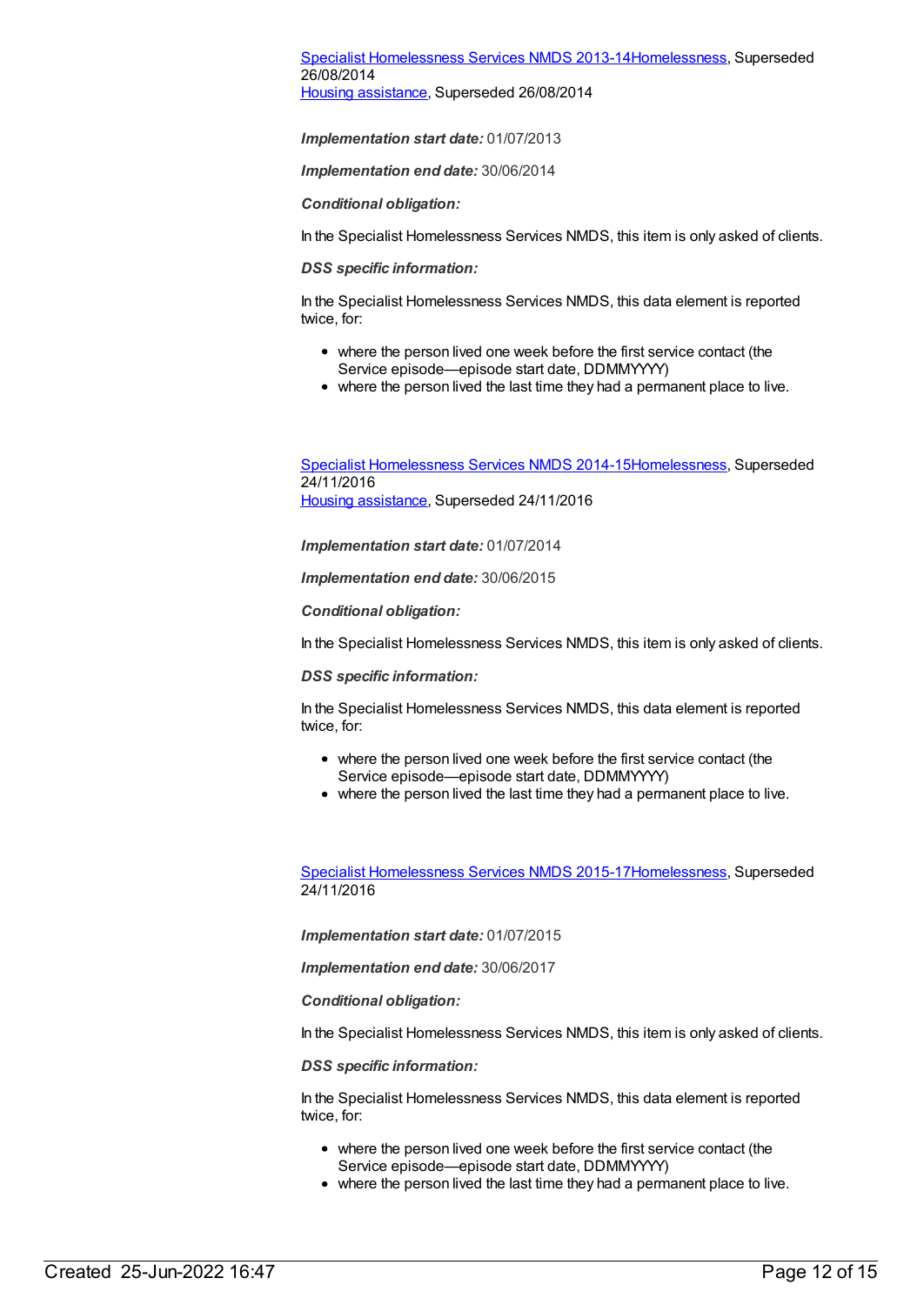Specialist [Homelessness](https://meteor.aihw.gov.au/content/650006) Services NMDS 2017-1[9Homelessness](https://meteor.aihw.gov.au/RegistrationAuthority/14), Superseded 10/08/2018

*Implementation start date:* 01/07/2017

*Implementation end date:* 30/06/2019

*Conditional obligation:*

In the Specialist Homelessness Services NMDS, this item is only asked of clients.

#### *DSS specific information:*

In the Specialist Homelessness Services NMDS, this data element is reported twice, for:

- where the person lived one week before the first service contact (the Service [episode—episode](file:///content/338558) start date, DDMMYYYY)
- where the person lived the last time they had a permanent place to live.

**Implementation in**

#### **Indicators: Used as Numerator**

Specialist [Homelessness](https://meteor.aihw.gov.au/content/689064) Services NMDS 2019[-Homelessness](https://meteor.aihw.gov.au/RegistrationAuthority/14), Standard hotosiablingigenous Reform Agreement: PI 17-The proportion of Indigenous *Conditional obligation:* children (by geographic location as identified by the ASGC), who are enrolled in (and attending, where possible to measure) a preschool program, SondHungenlous, India Seded 13/06/2013

In the Specialist Homelessness Services NMDS, this item is only asked of clients. **Used as Denominator**

*DSS specific information:*

<u>krtesSnecialist Hiemselessee se Servicen NMDS, this data elemen</u> is boereded twice, for: 05/03/2012 National Disability Agreement: [c\(1\)-Proportion](https://meteor.aihw.gov.au/content/428740) of the potential population

where the person lived one week before the first service contact (the <u>Nation<del>se</del> Disability Agreemestode Start oppeti ODMMe potential population</u> accessing disability services the last time they had a permanent place to seded 05/03/2012

Surveillang disability services of the binfection. Staphylo contrad), Superseded <u>ba@eraemaa NBPDS[Health](https://meteor.aihw.gov.au/RegistrationAuthority/12)</u>, Standard 15/11/2012 National Disability Agreement: [c\(1\)-Proportion](https://meteor.aihw.gov.au/content/467916) of the potential population

National Disability Agreement: [c\(1\)-Proportion](https://meteor.aihw.gov.au/content/467916) of the potential population accessing disability services, 201[2Community](https://meteor.aihw.gov.au/RegistrationAuthority/1) Services (retired), Superseded 23/05/2013

National Disability Agreement: [c\(2\)-Proportion](https://meteor.aihw.gov.au/content/446909) of the potential population accessing disability services, 201[1Community](https://meteor.aihw.gov.au/RegistrationAuthority/1) Services (retired), Superseded 05/03/2012

National Disability Agreement: [c\(2\)-Proportion](https://meteor.aihw.gov.au/content/446909) of the potential population accessing disability services, 201[1Community](https://meteor.aihw.gov.au/RegistrationAuthority/1) Services (retired), Superseded 05/03/2012

National Disability Agreement: [c\(2\)-Proportion](https://meteor.aihw.gov.au/content/467932) of the potential population accessing disability services, 201[2Community](https://meteor.aihw.gov.au/RegistrationAuthority/1) Services (retired), Superseded 23/05/2013

National Disability Agreement: [c\(2\)-Proportion](https://meteor.aihw.gov.au/content/467932) of the potential population accessing disability services, 201[2Community](https://meteor.aihw.gov.au/RegistrationAuthority/1) Services (retired), Superseded 23/05/2013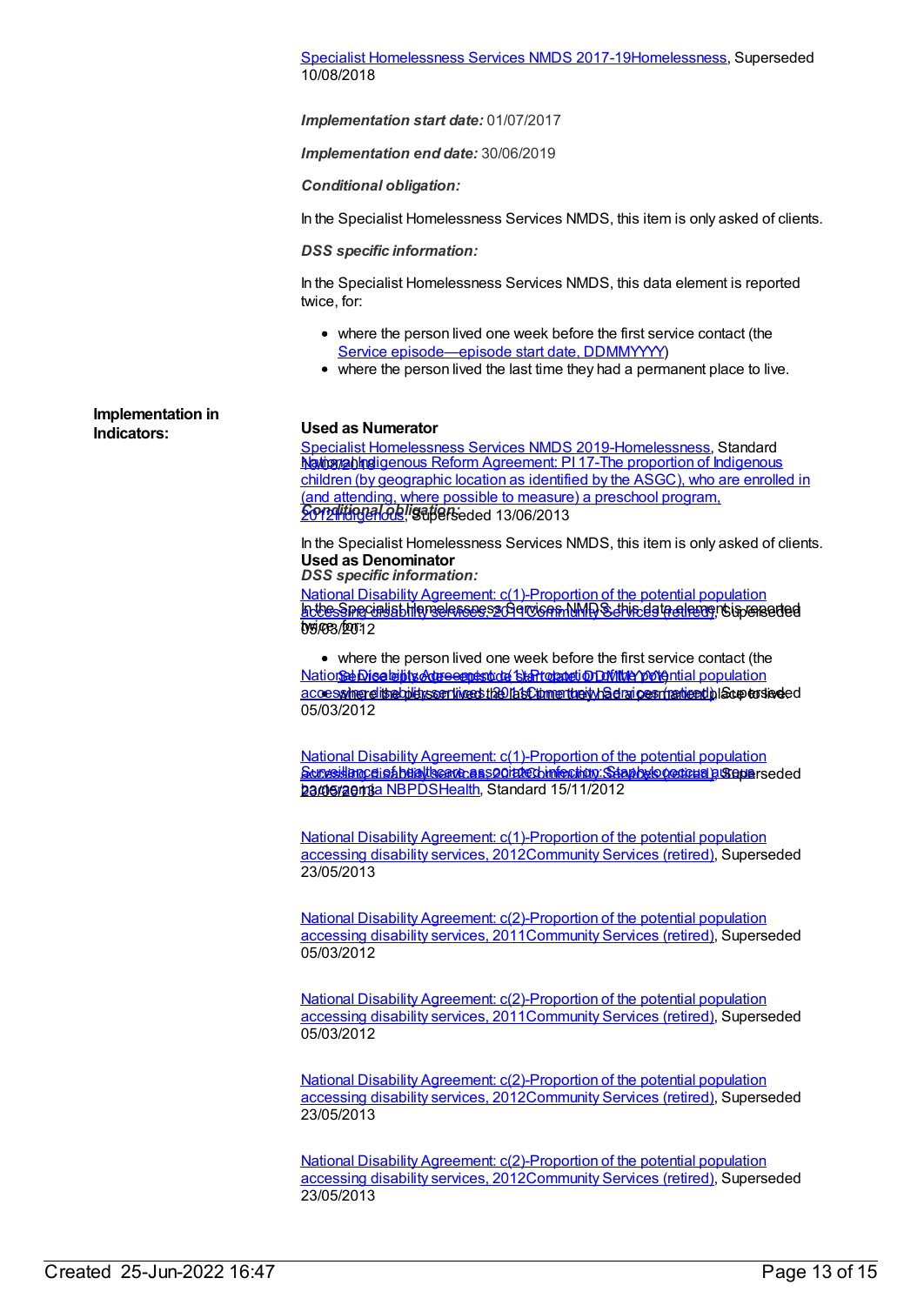National Disability Agreement: c-Proportion of the potential population accessing disability services, [2010Community](https://meteor.aihw.gov.au/content/393880) Services (retired), Superseded 15/12/2011

National Disability Agreement:  $d(1)$ -Proportion of the potential population who used State/Territory delivered disability support services, [2013Community](https://meteor.aihw.gov.au/RegistrationAuthority/1) Services (retired), Standard 23/05/2013 [Disability](https://meteor.aihw.gov.au/RegistrationAuthority/16), Standard 13/08/2015

National Disability Agreement:  $d(1)$ -Proportion of the potential population who used State/Territory delivered disability support services, [2013Communit](https://meteor.aihw.gov.au/RegistrationAuthority/1)[y](https://meteor.aihw.gov.au/content/491941) Services (retired), Standard 23/05/2013 [Disability](https://meteor.aihw.gov.au/RegistrationAuthority/16), Standard 13/08/2015

National Disability Agreement: [d\(2\)-Proportion](https://meteor.aihw.gov.au/content/515199) of people with a disability with an employment restriction who used Disability Employment Services (Open Employment), 201[3Community](https://meteor.aihw.gov.au/RegistrationAuthority/1) Services (retired), Standard 23/05/2013 [Disability](https://meteor.aihw.gov.au/RegistrationAuthority/16), Standard 13/08/2015

National Disability Agreement: [d\(2\)-Proportion](https://meteor.aihw.gov.au/content/515199) of people with a disability with an employment restriction who used Disability Employment Services (Open Employment), 201[3Community](https://meteor.aihw.gov.au/RegistrationAuthority/1) Services (retired), Standard 23/05/2013 [Disability](https://meteor.aihw.gov.au/RegistrationAuthority/16), Standard 13/08/2015

National Disability Agreement: [d\(3\)-Proportion](https://meteor.aihw.gov.au/content/517326) of the potential population who used Australian Disability Enterprises (Supported Employment), [2013Community](https://meteor.aihw.gov.au/RegistrationAuthority/1) Services (retired), Standard 23/05/2013 [Disability](https://meteor.aihw.gov.au/RegistrationAuthority/16), Standard 13/08/2015

National Disability Agreement: f(1)-Number of Indigenous people with disability receiving disability services as a proportion of the Indigenous potential population requiring services, [2011Community](https://meteor.aihw.gov.au/content/428753) Services (retired), Superseded 05/03/2012

National Disability Agreement: f(1)-Number of Indigenous people with disability receiving disability services as a proportion of the Indigenous potential population requiring services, [2011Community](https://meteor.aihw.gov.au/content/428753) Services (retired), Superseded 05/03/2012

National Disability Agreement: f(1)-Number of Indigenous people with disability receiving disability services as a proportion of the Indigenous potential population requiring services, [2012](https://meteor.aihw.gov.au/content/467943)[Community](https://meteor.aihw.gov.au/RegistrationAuthority/1) Services (retired), Superseded 23/05/2013 [Indigenous](https://meteor.aihw.gov.au/RegistrationAuthority/6), Standard 11/09/2012

National Disability Agreement: f(1)-Number of Indigenous people with disability receiving disability services as a proportion of the Indigenous potential population requiring services, [2012](https://meteor.aihw.gov.au/content/467943)[Community](https://meteor.aihw.gov.au/RegistrationAuthority/1) Services (retired), Superseded 23/05/2013 [Indigenous](https://meteor.aihw.gov.au/RegistrationAuthority/6), Standard 11/09/2012

National Disability Agreement: f(1)-Rate of [non-Indigenous](https://meteor.aihw.gov.au/content/491949) persons and Indigenous persons admitted to permanent residential aged care, 201[3Community](https://meteor.aihw.gov.au/RegistrationAuthority/1) Services (retired), Standard 23/05/2013 [Disability](https://meteor.aihw.gov.au/RegistrationAuthority/16), Standard 13/08/2015

National Disability Agreement: f(1)-Rate of [non-Indigenous](https://meteor.aihw.gov.au/content/491949) persons and Indigenous persons admitted to permanent residential aged care, 201[3Community](https://meteor.aihw.gov.au/RegistrationAuthority/1) Services (retired), Standard 23/05/2013 [Disability](https://meteor.aihw.gov.au/RegistrationAuthority/16), Standard 13/08/2015

National Disability Agreement: f(1)-Rate of [non-Indigenous](https://meteor.aihw.gov.au/content/491949) persons and Indigenous persons admitted to permanent residential aged care, 201[3Community](https://meteor.aihw.gov.au/RegistrationAuthority/1) Services (retired), Standard 23/05/2013 [Disability](https://meteor.aihw.gov.au/RegistrationAuthority/16), Standard 13/08/2015